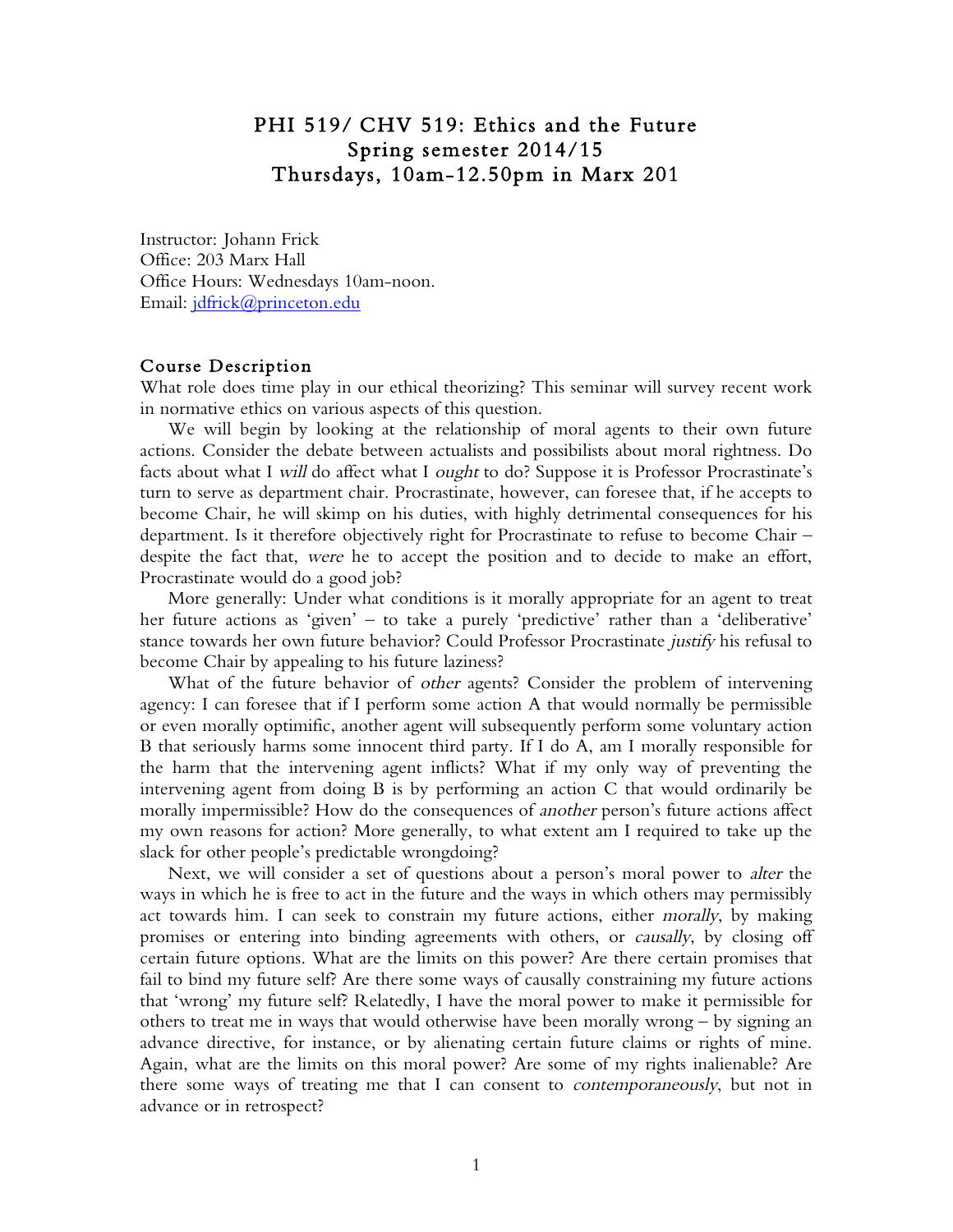The second half of this course will mainly focus on three issues:

(1) Our pre-theoretical attitudes towards our own wellbeing are often temporally asymmetric. All else equal, we would prefer our pleasures to lie in the future and our sufferings in the past, even at the price of experiencing less pleasure and *more* suffering over the course of our lifetimes. (Suppose you awake in a hospital bed, groggy and confused. You're unsure what exactly has happened. What you know is that today is either (i) the day *after* a very painful operation or (ii) the day *before* a *moderately* painful operation. Which would you hope is the case, (i) or (ii)? Many answer (i), although this way their life will have contained more pain overall, all else equal). Are such temporal asymmetries of self-concern rationally justified, or are they a rationally indefensible form of time-bias? Does our answer change when we shift from the first-personal to the thirdpersonal case?

(2) In what way do a person's future attitudes, such as satisfaction or regret, bear on the normative evaluation of her present actions, and vice versa? Is the fact that in the future she will be glad that she did action A always a sound consideration in favor of choosing A? If not, why not? Similarly, is the claim that an agent acted morally wrongly by doing action B compatible with the claim that, in the future, it will be reasonable for her not to regret doing B?

(3) Can our own agency affect the balance of reasons between two courses of action? Are there 'voluntarist reasons', i.e. considerations that become reasons for actions only through an act of will, such that we sometimes make it true, through an act of will, that we have most reason to do one thing rather than another?

 Finally, there will be two stand-alone sessions of the seminar, on the ethics of riskimposition and on the moral status of future persons, in which I will present some of my own work in progress on these topics.

#### Guest Presentations

There will be four guest presentations:

- Victor Tadros (Warwick) will join us via Skype on Feb. 26 to discuss his draft "Permissibility in a World of Wrongdoing".
- Liz Harman (Princeton) will join us on April 16 to lead discussion of her paper "'I'll Be Glad I Did It' Reasoning and the Significance of Future Desires".
- Ruth Chang (Rutgers) will visit us on April 30 to lead discussion of her work on voluntarist reasons and transformative choice.
- R. J. Wallace (Berkeley) will visit the seminar on May 7 to discuss two chapters from his recent book The View from Here: On Affirmation, Attachment, and the Limits of Regret.

#### Course Requirements

Students wishing to take this course for credit (for a unit, in the case of philosophy graduate students; for a letter grade in the case of graduate students from other departments) are required to write a term paper of no more than 10,000 words and to give a brief presentation (up to 15 minutes) during one of our seminars. Auditors are very welcome.

All readings will be posted on Blackboard.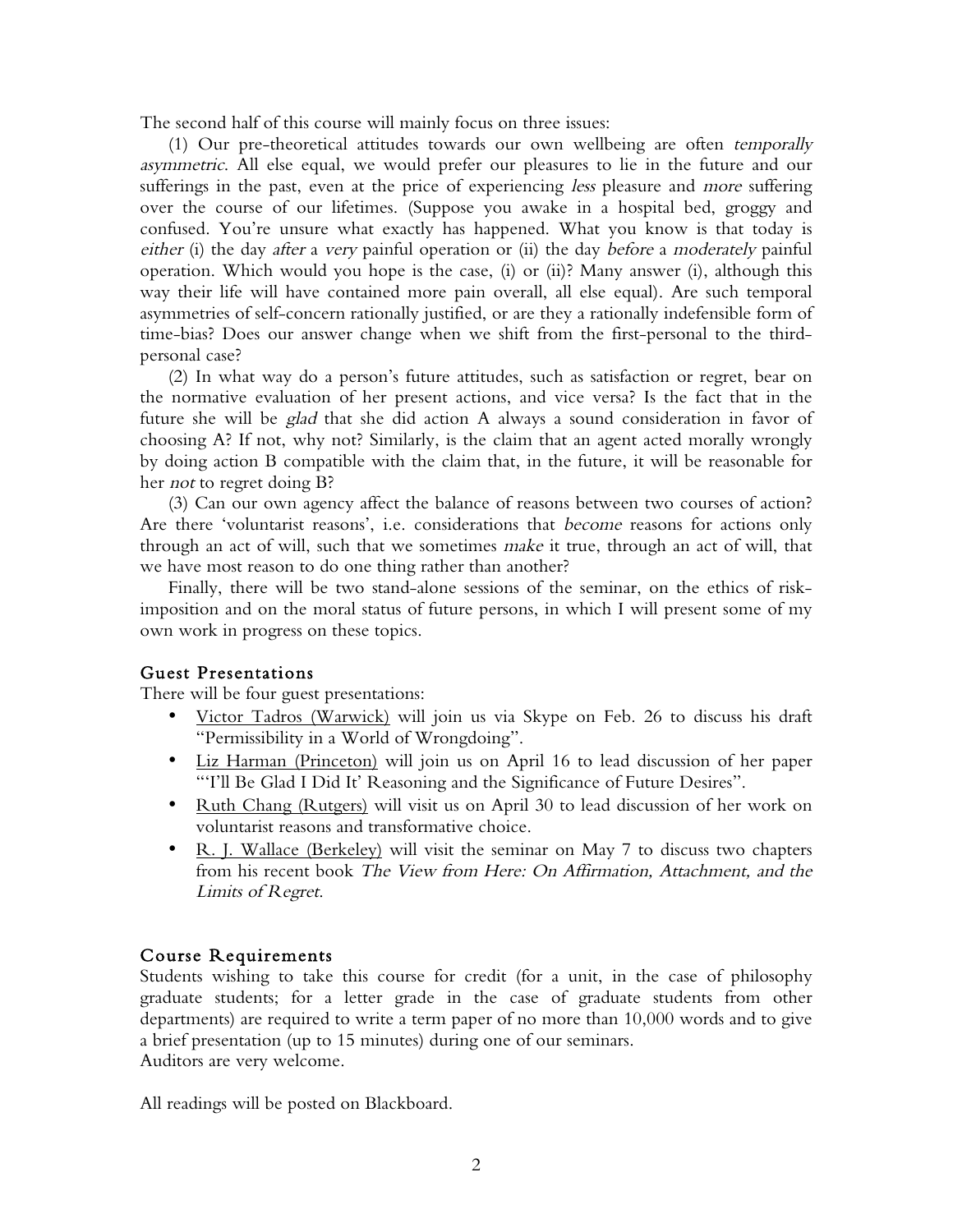# SCHEDULE OF TOPICS AND READINGS

#### Feb. 5: Actualism vs Possibilism

- 1. Frank Jackson and Robert Pargetter, "Oughts, Options, and Actualism", The Philosophical Review, Vol. 95, No. 2 (Apr., 1986), pp. 233-255.
- 2. Jennie Louise, "I won't do it! Self-Prediction, Moral Obligation and Moral Deliberation", Philosophical Studies 146 (2009), pp. 327–348.

### Feb. 12: Taking Our Future Actions as Given; Deliberative vs Predictive Stances on Our Future Agency

- 1. Stuart Hampshire and H.L.A. Hart, "Intention, Decision, and Certainty", Mind, New Series 67:265 (1958), pp. 1-12.
- 2. G.A. Cohen, Chapter 1 "The Incentives Argument" (excerpts) in his Rescuing Justice and Equality (Cambridge, MA: Harvard University Press, 2008), pp. 27-68.
- 3. Johann Frick: "What We Owe to Hypocrites: Contractualism and the Speaker-Relativity of Justification" (manuscript).

#### Feb. 19: Intervening Agency and Moral Responsibility

- 1. Joel Feinberg, "Causing Voluntary Actions" in his Doing and Deserving: Essays in the Theory of Responsibility (Princeton: Princeton University Press, 1970).
- 2. Michael Zimmerman, "Intervening Agents and Moral Responsibility", The Philosophical Quarterly 35 (1985).
- 3. Saba Bazargan, "The Moral Relevance of Intervening Agency" (manuscript).

## Feb. 26 Intervening Agency and Our Moral Obligations In Non-Ideal Theory

#### Guest Presenter: Victor Tadros (Warwick)

- 1. Victor Tadros, "Permissibility in a World of Wrongdoing" (manuscript).
- 2. David Miller, "Taking Up the Slack? Responsibility and Justice in Situations of Partial Compliance" in Knight and Stemplowska (eds.) Responsibility and Distributive Justice (New York: Oxford University Press, 2011), pp. 230-245.
- 3. Larry Alexander, "Other People's Errors", Ethical Theory and Moral Practice (2013) 16, pp. 1049–1059.

#### March 5: Binding One's Future Self

- 1. Derek Parfit, "Later Selves and Moral Principles" in Alan Montefiore (ed.) Philosophy and Personal Relations (London: Routledge and Kegan Paul, 1972), pp. 137–169.
- 2. Dan Brock, "Precommitment in Bioethics: Some Theoretical Issues", 81 Texas Law Review 1805-21 (2003).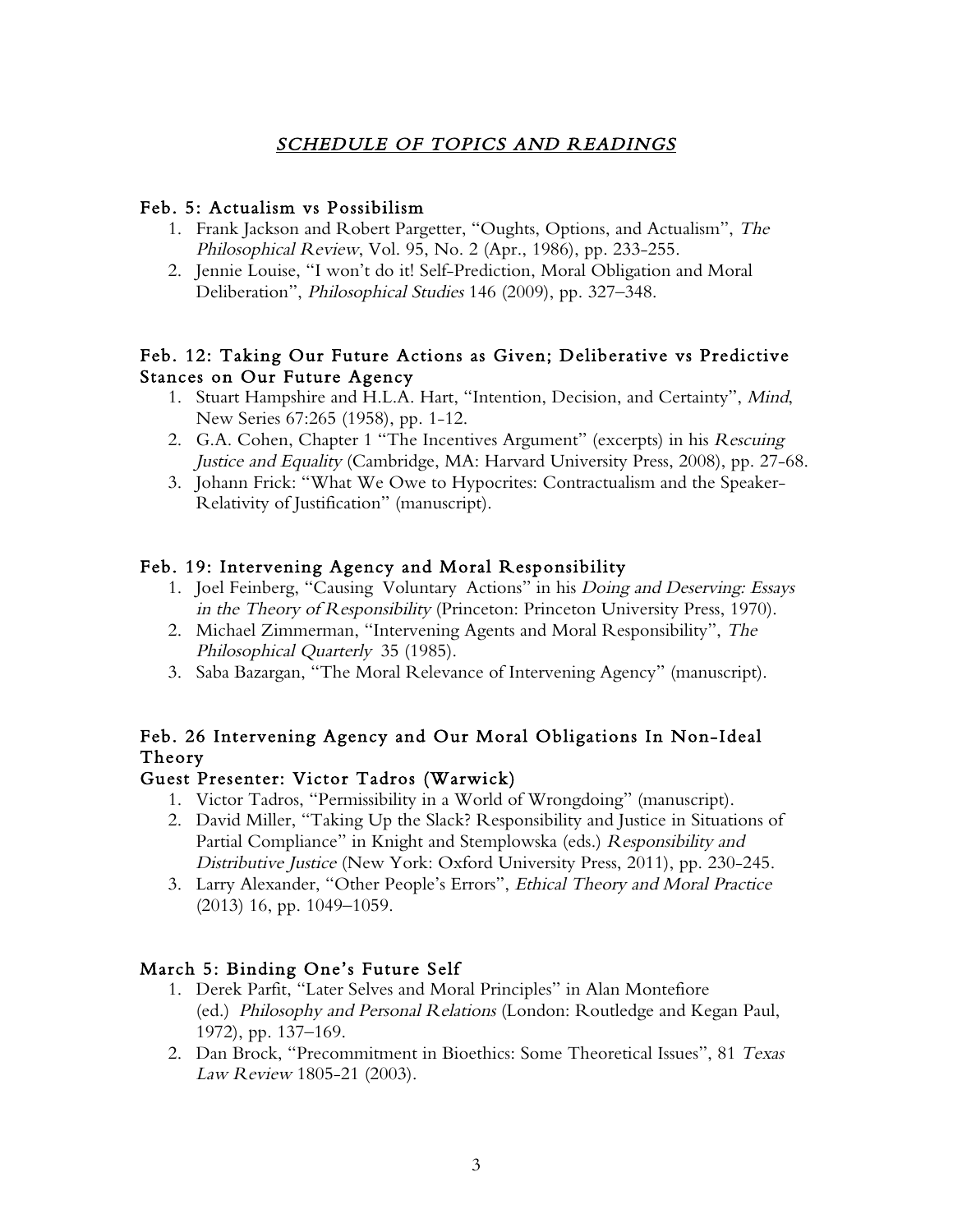#### March 12: What Moral Rights and Claims Can Be Alienated Ex Ante?

- 1. Frances Kamm, "Agreements" in Morality, Mortality Volume 2: Rights, Duties, and Status (New York, Oxford University Press, 1996), pp. 290-310.
- 2. Larry Alexander, "Voluntary Enslavement" in Christian Coons and Michael Weber (eds.) Paternalism: Theory and Practice (Cambridge: Cambridge University Press, 2013), pp. 231-246.
- 3. Tom Dougherty, "Fickle Consent", Philosophical Studies 167:1 (2014), pp. 25- 40.

#### SPRING BREAK

#### March 26: The Ethics of Risk

- 1. Johann Frick, "Contractualism and Social Risk: How to Count the Numbers Without Aggregating" (manuscript)
- 2. John Oberdiek, "Risk and the Distribution of Options" (manuscript)
- 3. Colleen Murphy, "Choosing Risks in Public Policy" (manuscript).

#### April 2: No class due to Pacific APA (make-up session on May 7)

#### April 9: Temporal Asymmetries of Concern

- 1. Derek Parfit, Chapter 8 "Different Attitudes to Time" in Reasons and Persons (Oxford: Oxford University Press, 1984), pp. 149-186 (especially sections 64 and following).
- 2. Caspar Hare, "A Puzzle about Other-Directed Time-Bias", Australasian Journal of Philosophy, 86:2 (2008), pp. 269-277.
- 3. Tom Dougherty, "On Whether to Prefer Pain to Pass", Ethics 121:3 (2011), pp. 521-537.

#### April 16: "I'll Be Glad I Did It" Reasoning Guest Presenter: Liz Harman (Princeton)

- 1. Liz Harman, "'I'll Be Glad I Did It' Reasoning and the Significance of Future Desires", Philosophical Perspectives 23 Ethics (2009), pp. 177-199.
- 2. Other reading TBD.

#### April 23: The Moral Status of Future Persons

- 1. Johann Frick, "Conditional Reasons and the Procreation Asymmetry" (manuscript).
- 2. Johann Frick, "Context-Dependent Betterness and the Mere Addition Paradox" (manuscript).
- 3. Other reading TBD.